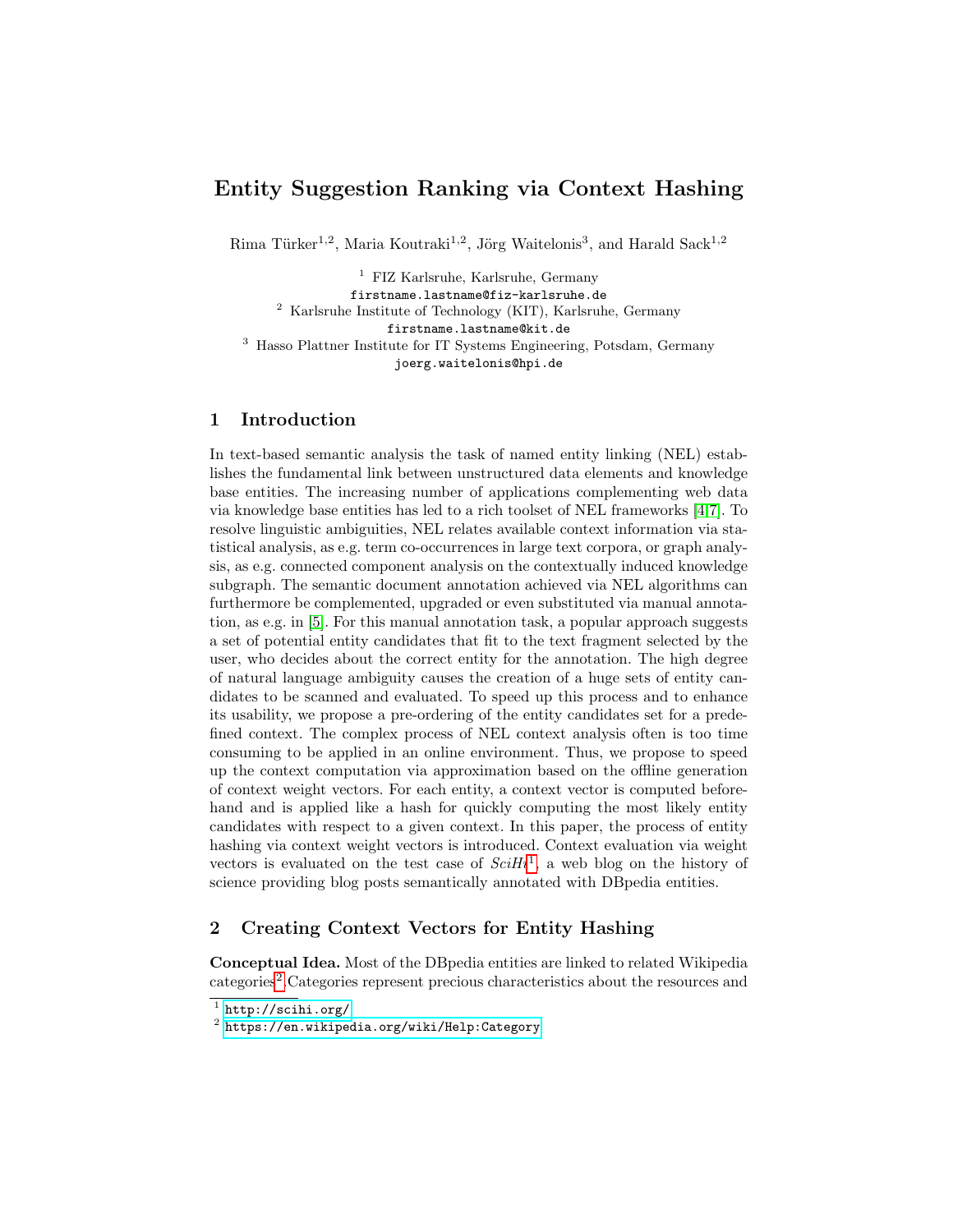they are hierarchically related to form a taxonomy via the skos:broader property. However, to identify the relation between a resource and a more general category such as e.g., between Wolfgang A. Mozart and dbc:Music, a path has to be determined from dbc:Composers\_for\_piano, the category directly connected to Mozart, via a sequence of skos:broader connections to dbc:Music. In contrast to other studies  $[6,2,1]$  $[6,2,1]$  $[6,2,1]$ , in this paper, DB pedia resources are characterized based on their Wikipedia category associations. Note that related NEL approaches make use of all the Wikipedia categories. However, in this study a small number of categories is used to reduce the complexity and to make the technique scalable.

Weight Vector Heuristics. For a manual semantic annotation use case, usually many potential entity candidates are displayed to the user. In order to display the most likely entity candidates first, we propose a sorting based on the computation of a weight vector for each DBpedia entity. Weight vectors reflect the characteristics of the entities with respect to predefined Wikipedia categories. Each DBpedia entity will be represented as an m-dimensional vector of weights  $(w_1, \ldots, w_m)$  that indicate the connectedness of the entity to the predefined categories  $c_1, \ldots, c_m$ . Since our use case SciHi provides 35 science related categories, entities will be represented by a 35 dimensional weight vector ranging from  $c_1 =$  Archeology to  $c_{35} =$  Zoology. The single weights  $w_i$  of a weight vector  $wv_e = (w_1, \ldots, w_m)$  are computed based on the number of paths from the entity e to the categories  $(c_1, \ldots, c_m)$  in the RDF graph via dct:subject and skos:broader with shorter paths indicating a stronger relation. The following formula for weight calculation has been determined empirically:

$$
w_c(e) = \begin{cases} 0, & \text{if there is no path from } e \text{ to } c, \\ \sum_{l=l_{min}}^{\max Depth} \frac{\#p_l(e,c)}{2^{l-l_{min}}} \cdot \log\left(\frac{N}{n_l}\right), & \text{otherwise} \end{cases}
$$

where  $w_c(e)$  is the single weight value for category c and entity e, maxDepth is the maximum path length, which was empirically determined as  $maxDepth = 6$ , since longer path lengths cause the introduction of too much noise.  $l_{min}$  designates the shortest discovered path length from entity e to any category,  $\#p_l(e,c)$ is the number of paths from entity e to category c with length  $l$ , N is the total number of entities, and  $n_l$  is the number of entities with paths to category c of length  $l$ .

The longer the path length, the less relevant is the connection of entity e to category c and the more noise is introduced. Therefore the number of paths  $\#p_l(e,c)$  is divided by  $2^{l-l_{min}}$ , i.e. for each hop starting with the shortest found path at length  $l_{min}$  the weight is cut in halve, and further multiplied by term frequency-inverse document frequency(tf-idf), since more general categories will always have a high number of paths and should not be overemphasized [\[7\]](#page-3-1). Finally, the weight vectors are normalized to enable a fair comparison.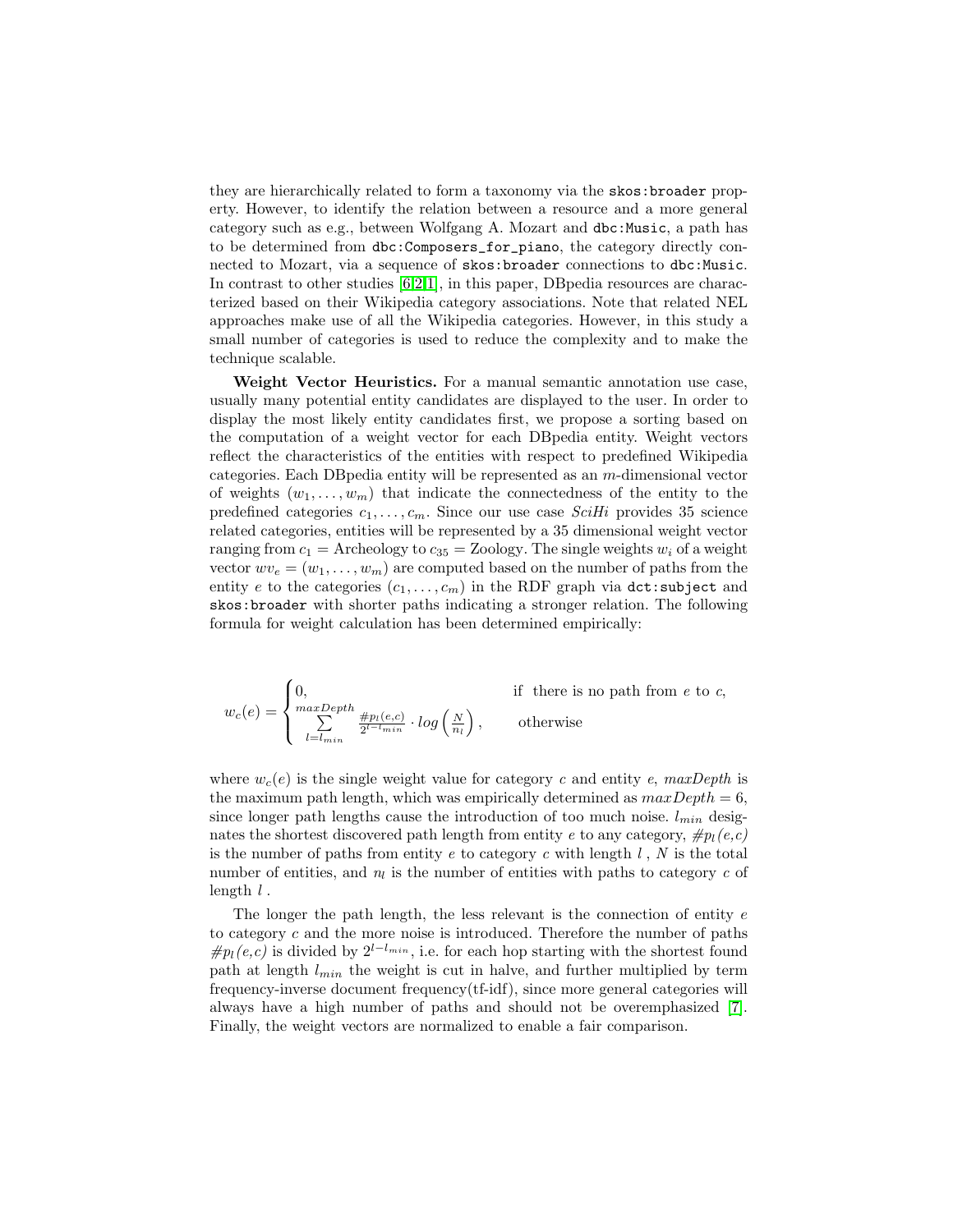<span id="page-2-0"></span>

| Table 1: Evaluation results |                                               |                 |
|-----------------------------|-----------------------------------------------|-----------------|
|                             | Baseline                                      | Approach        |
| Total items $28,516$        |                                               | $\sqrt{28,516}$ |
| Top 1                       | 2,336 $(8.2\%)$ 2,699 $(9.5\%)$               |                 |
| Top 5                       | 4,609 $(16.2\%)$ 6,481 $(22.7\%)$             |                 |
| $\overline{\text{Top }10}$  | $\left 5,381\ (18.9\%)\right 8,116\ (28.5\%)$ |                 |

#### 3 Experiments And Results

Evaluation Requirements. The general purpose of the weight vectors is to improve semantic text annotation systems. If the general domain of the text is known, this information might assist the subsequent entity linking processes. With knowledge about the domain the disambiguation process can be refined by putting more focus on entities belonging to the domain. Another application is the entity lookup problem as for example solved in auto-completion systems [\[3\]](#page-3-6). By entering a search string, a list of knowledge base entities is presented, usually in a string distance based order, from which the user selects the best suited candidate. With focus on a given domain, the ranking of candidate entities in the auto-completion list could be re-organized so that entities belonging to the domain are preferred over others. The hypothesis is, that re-ranking provides better suggestions so that the work with the system is more efficient when incorporating domain information. With this application scenario in mind, we have conducted an evaluation experiment, incorporating the auto-suggestion system for entity lookup proposed in [\[3\]](#page-3-6). For the evaluation the ground truth dataset requires to include potential search strings (e.g. surface forms of entity mentions), the associated entities, as well the categories. Datasets for entity linking should fit perfectly for this purpose. Unfortunately, those datasets often don't provide information about a specific domain or category. Only the WES2015[\[8\]](#page-3-7) dataset created from the  $SciHi$  blog articles provides categories for each annotated documents, which contains 331 science related articles with a total number of 28,516 annotations with 8,582 distinct entities and 11,990 different surface forms.

Experiment Design. For the evaluation, the auto-suggestion system was adapted to also take into account the weight vectors for the entities. For each annotation of the dataset, the list of entities was generated with the surface form as input and the annotation entity was localized in the list. If the entity was within the top  $n$  positions, a true positive was ascertained. The following versions of the ranking were evaluated: (a) order by string distance & in-degree (cf. [\[3\]](#page-3-6)) (baseline) and (b) order by weight vector category.

The baseline is the combined ranking implemented in [\[3\]](#page-3-6). First, the results are ordered by JaroWinkler distance [\[9\]](#page-3-8) between the surface form and the entity's main label. Subsequently the top  $n = 50$  items were ordered according to entities' in-degree derived from the Wikipedia link graph to approximate entity popularity. Thus, popular entities should be ranked higher than unpopular enti